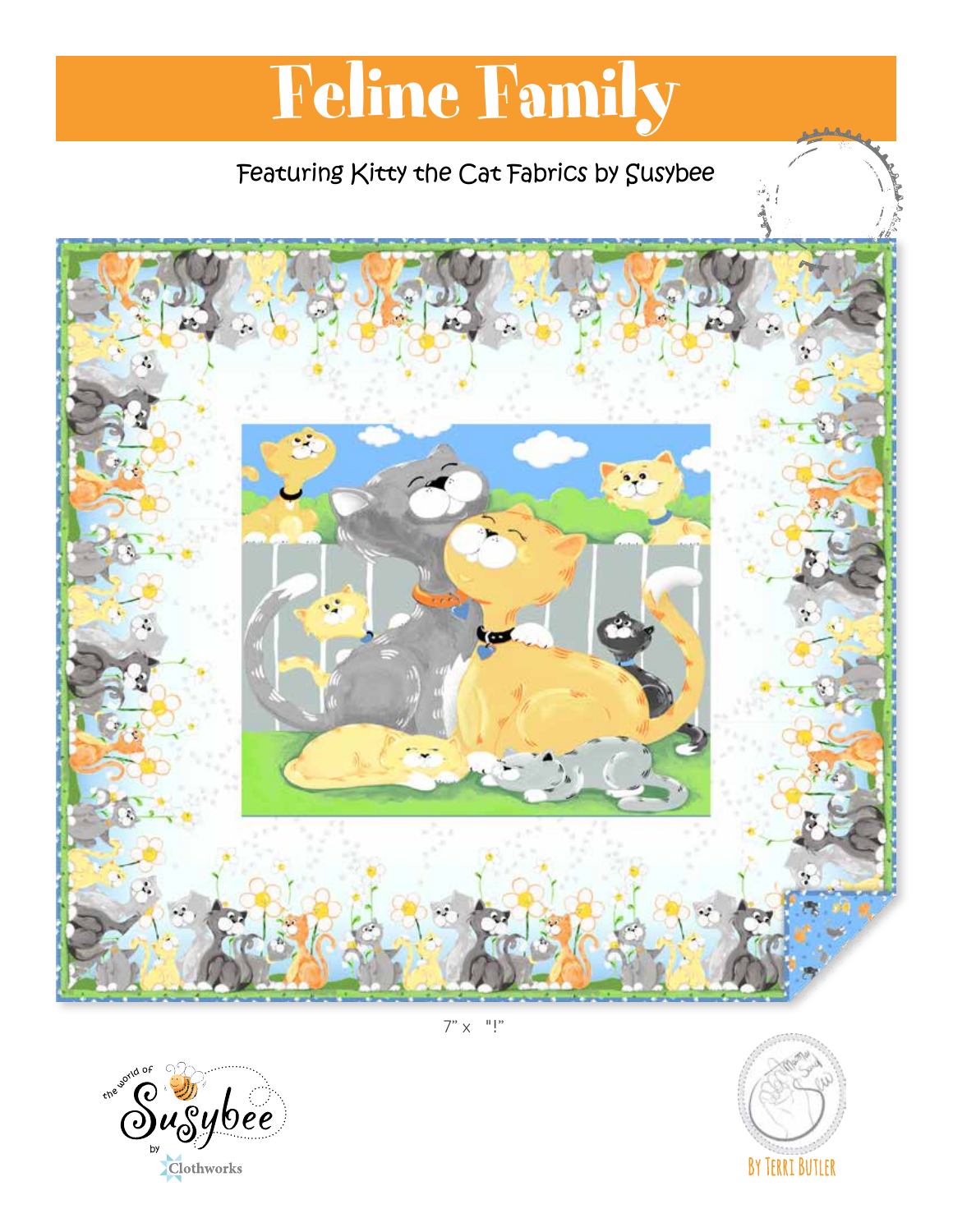## Feline Family **Kittle Family the Category of Science And The Category of The Category of The Category of The Category of The Category of The Category of The Category of The Category of The Category of The Category of The Category of The**

#### Featuring Kitty the Cat Fabrics by Susybee

Finished size approximately 72" X 65" Designed by Terri Butler, Mama Said Sew, LLC





Play Mat SB20394-725 1 Yard



White Double Border SB20391-100  $4\frac{1}{4}$  Yards



Sky Blue Kittens SB20392-725 Backing  $4\frac{1}{3}$  Yards



Medium Blue Paw Prints SB20393-740 Binding  $\frac{2}{3}$  Yard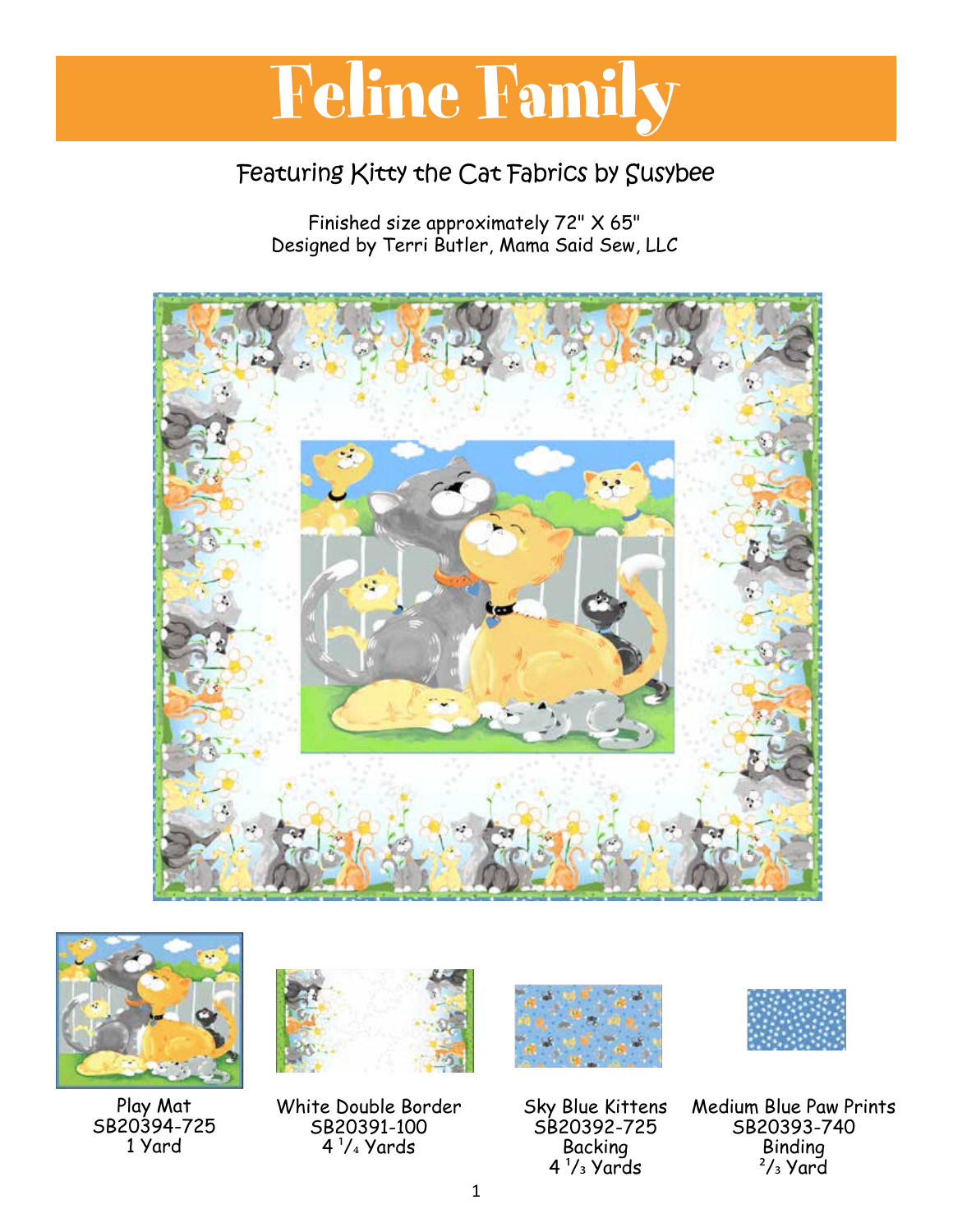# **Cutting** Feline Family

### Cutting

**1. Panel:** Square to  $41\frac{1}{2}$ " X  $34\frac{1}{2}$ "

#### **2. White Double Border**:

Trim away selvages from border fabric.

**3**. Cut strips  $15\frac{1}{2}$ " wide X length of fabric, from both sides of fabric.



- **4.** From length of fabric strips, sub cut:
	- $\circ$  (2) 72" X 15 $\frac{1}{2}$ ", for top and bottom borders.
	- $\circ$  (2) 65 $\frac{1}{2}$ " X 15 $\frac{1}{2}$ ", for side borders.

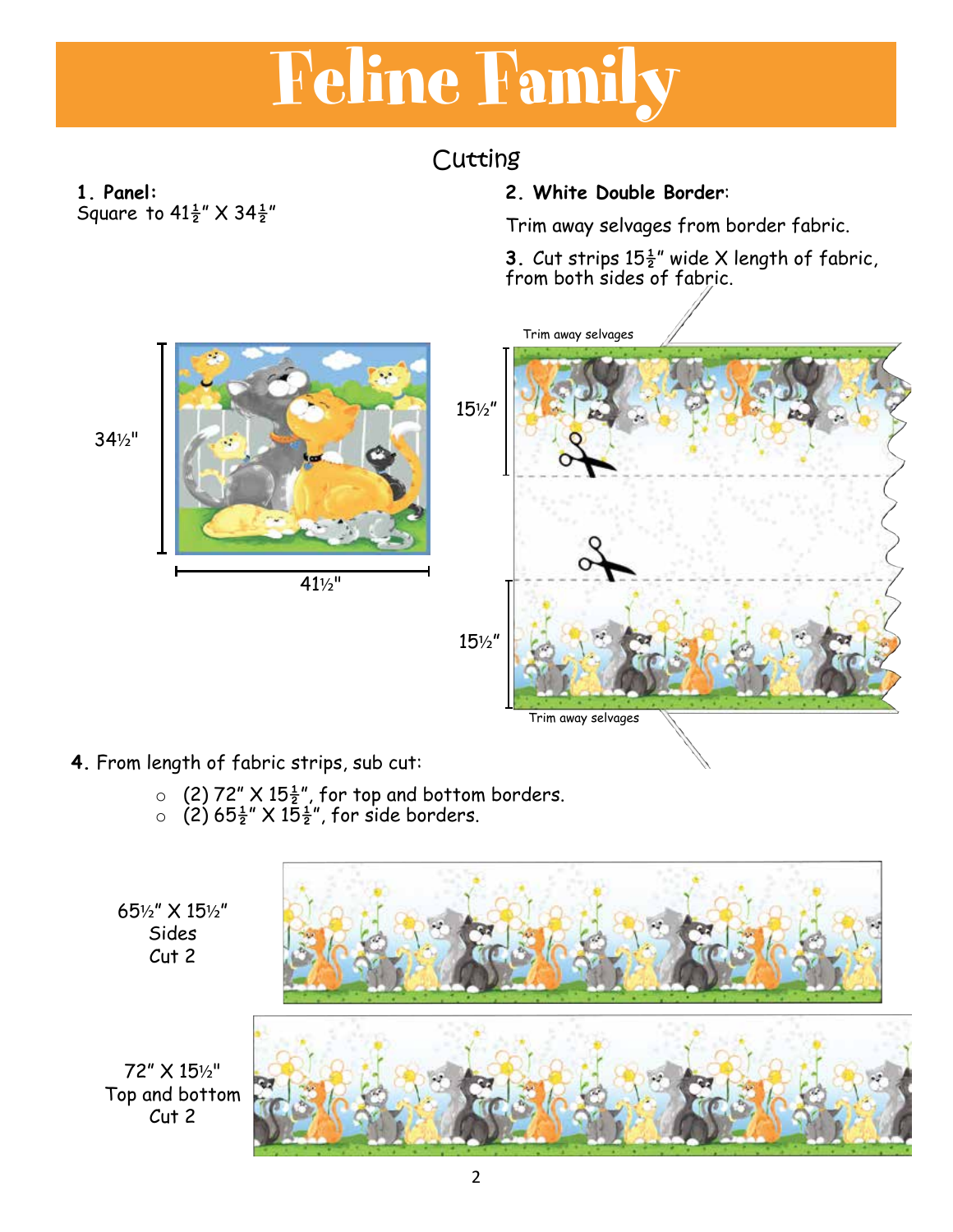

**1.** On each corner of the panel, place a dot at  $\frac{1}{4}$ " seam intersections.



**2.** Make a mark 15 ½" from upper corners of all border strips as shown. Draw a 45°, from mark to outside corner, then cut on line.



**3.** On upper corner of each border print piece, place dot at  $\frac{1}{4}$ " seam intersections.



**4.** With fabric face to face, stitch side border pieces to panel matching dots. Do not stitch beyond dot.